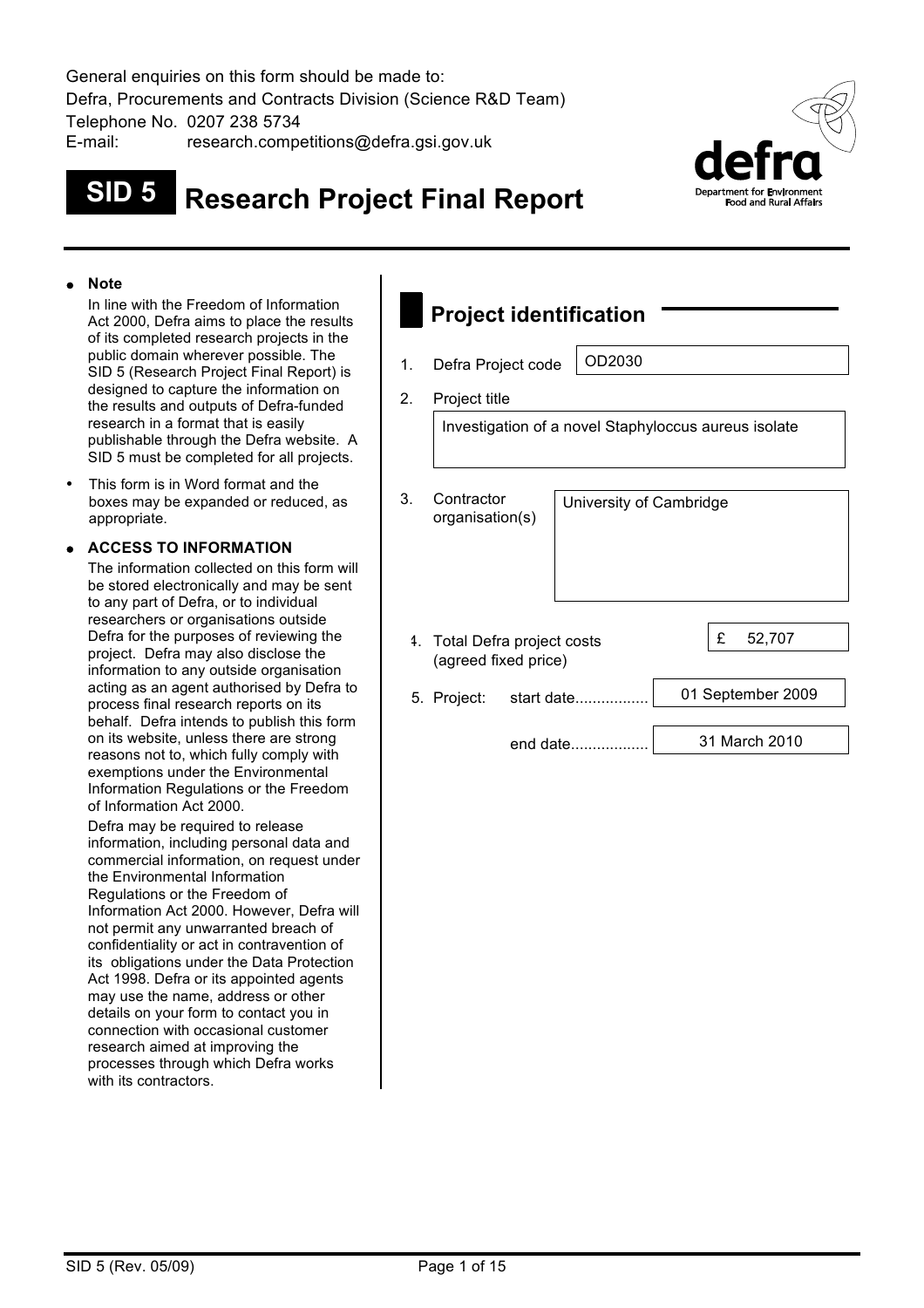- 6. It is Defra's intention to publish this form. Please confirm your agreement to do so................................................................................... **YES NO** 
	- (a) When preparing SID 5s contractors should bear in mind that Defra intends that they be made public. They should be written in a clear and concise manner and represent a full account of the research project which someone not closely associated with the project can follow.

Defra recognises that in a small minority of cases there may be information, such as intellectual property or commercially confidential data, used in or generated by the research project, which should not be disclosed. In these cases, such information should be detailed in a separate annex (not to be published) so that the SID 5 can be placed in the public domain. Where it is impossible to complete the Final Report without including references to any sensitive or confidential data, the information should be included and section (b) completed. NB: only in exceptional circumstances will Defra expect contractors to give a "No" answer.

In all cases, reasons for withholding information must be fully in line with exemptions under the Environmental Information Regulations or the Freedom of Information Act 2000.

(b) If you have answered NO, please explain why the Final report should not be released into public domain

## **Executive Summary**

7. The executive summary must not exceed 2 sides in total of A4 and should be understandable to the intelligent non-scientist. It should cover the main objectives, methods and findings of the research, together with any other significant events and options for new work.

This project was initiated following the discovery of a divergent *mecA* gene (a gene associated with methicillin resistant *Staphylococcus aureus*, MRSA) in *S. aureus* bacteria isolated from milk from dairy cows.

The project had two main objectives. Firstly to identify the familial relationships or phylogeny between the different isolates using multi-locus strain typing, spa typing and RAPD-PCR grouping. From this information a form of family tree (a dendrogram) was constructed. The second objective was to attempt to show that the divergent *mecA* gene was responsible for the antibiotic resistance of the bacteria that carried the gene by inserting it into a methicillin susceptible *S. aureus* (MSSA) using genetic engineering techniques and by deleting it to demonstrate the reversion to susceptibility.

The phylogenetic study showed that there were 5 separate branches in the dendrogram populated by *S. aureus* carrying the divergent *mecA* gene. The majority of these branches, or strain types, had already been associated with bovine adapted *S. aureus* isolates. No human associated *S. aureus* strain types were identified.

Initially it was planned to attempt to insert the gene by transduction of the divergent *mecA* locus from the bovine MRSA isolate into a susceptible *S. aureus* using phage transduction. During infection of bacteria by certain bacteriophages viral packaging mechanisms may incorporate bacterial genetic material into the new virion which can then be transferred to other bacteria during subsequent infections. Unfortunately the generalised transducing phage we use did not plaque well on the divergent *mecA* strain and it was not possible to make a good transducing lysate.

Attempts were then made to create a deletion mutant (or knockout) by homologous recombination. In order to achieve this 2Kb sequences of DNA upstream and downstream of the divergent *mecA* gene (but not including the *mecA* gene) were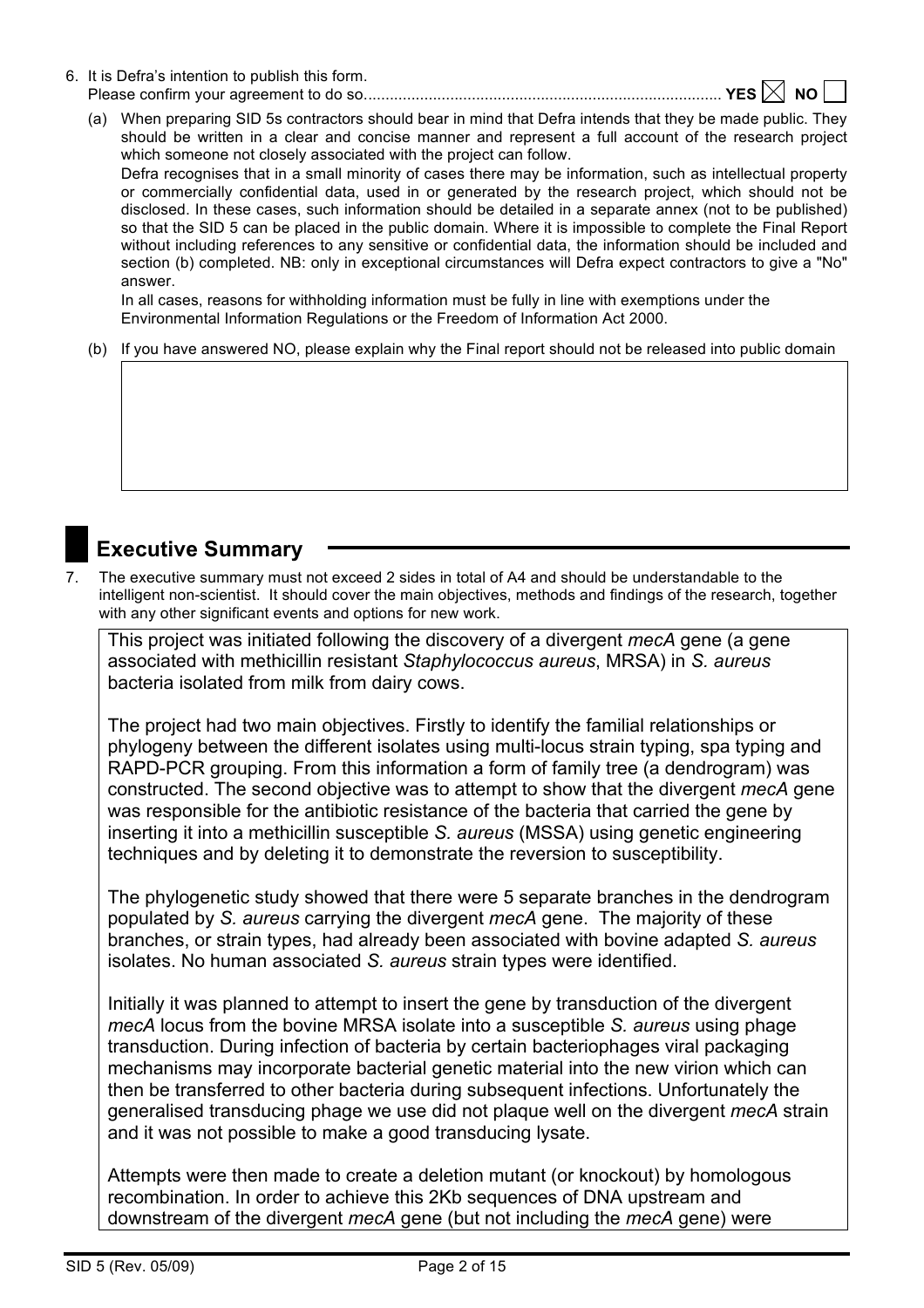amplified by PCR and flanked with AttB sites. These sequences were then combined with an erythromycin resistance gene. This construct was then inserted into a temperature sensitive plasmid possessing a chloramphenicol resistance gene and the plasmid used to transform *E. coli* in order to be grown up in volume. The plasmid was then used to transform *S. aureus* RN4220 (a MSSA) from which the plasmid, now habituated to *S. aureus*, was prepared for transfer to the divergent *mecA* bovine *S. aureus* isolate using electroporation. During cell division plasmid sequences will have been incorporated into the staphylococcal DNA and the transformed *S. aureus* was then cultured at 42°C to promote loss of the plasmid. Individual colonies were then subcultured for parallel growth on chloramphenicol and erythromycin. Parent colonies whose daughter colonies grew on erythromycin but not on chloramphicol would be expected to have lost their plasmids and incorporated the erythromycin resistance gene in place of their divergent *mecA* gene. Subsequent assessment of the β-lactam resistance of these colonies showed that they retained their MRSA phenotype. Although PCRs confirmed the insertion of the erythromycin resistance gene, a Southern blot showed that the divergent *mecA* gene was retained. This was probably due to an insertion of the construct by a single crossover event.

As an alternative experiment to demonstrate that presence of the divergent *mecA* was associated with β-lactam resistance, an attempt was made to insert a divergent *mecA* gene into a MSSA (RN4220) using the same technology as described above. In this experiment there was no increased β-lactam resistance of the recombinant *S. aureus* RN4220, compared to control *S. aureus* RN4220 without the recombinant divergent *mecA* gene. While a positive result would have represented good evidence for the association, a negative result may just mean that the background genome (RN4220), into which the divergent *mecA* gene was inserted, is incompatable with divergent *mecA*.

The main implications of these findings are that the divergent *mecA* is found in a variety of strain types (and over a wide geographical distribution) which implies that it confers some advantage to the bacteria. The divergent *mecA* gene is accompanied by other genes in a mobile genetic element which may confer antibiotic resistance in their own right, or in conjunction with the divergent *mecA* gene. Further research is required to investigate the mechanisms leading to antibiotic resistance equivalent to MRSA.

# **Project Report to Defra**

- 8. As a guide this report should be no longer than 20 sides of A4. This report is to provide Defra with details of the outputs of the research project for internal purposes; to meet the terms of the contract; and to allow Defra to publish details of the outputs to meet Environmental Information Regulation or Freedom of Information obligations. This short report to Defra does not preclude contractors from also seeking to publish a full, formal scientific report/paper in an appropriate scientific or other journal/publication. Indeed, Defra actively encourages such publications as part of the contract terms. The report to Defra should include:
	- $\bullet$  the scientific objectives as set out in the contract:
	- the extent to which the objectives set out in the contract have been met;
	- ! details of methods used and the results obtained, including statistical analysis (if appropriate);
	- $\bullet$  a discussion of the results and their reliability:
	- $\bullet$  the main implications of the findings;
	- possible future work; and
	- any action resulting from the research (e.g. IP, Knowledge Transfer).

#### **Background**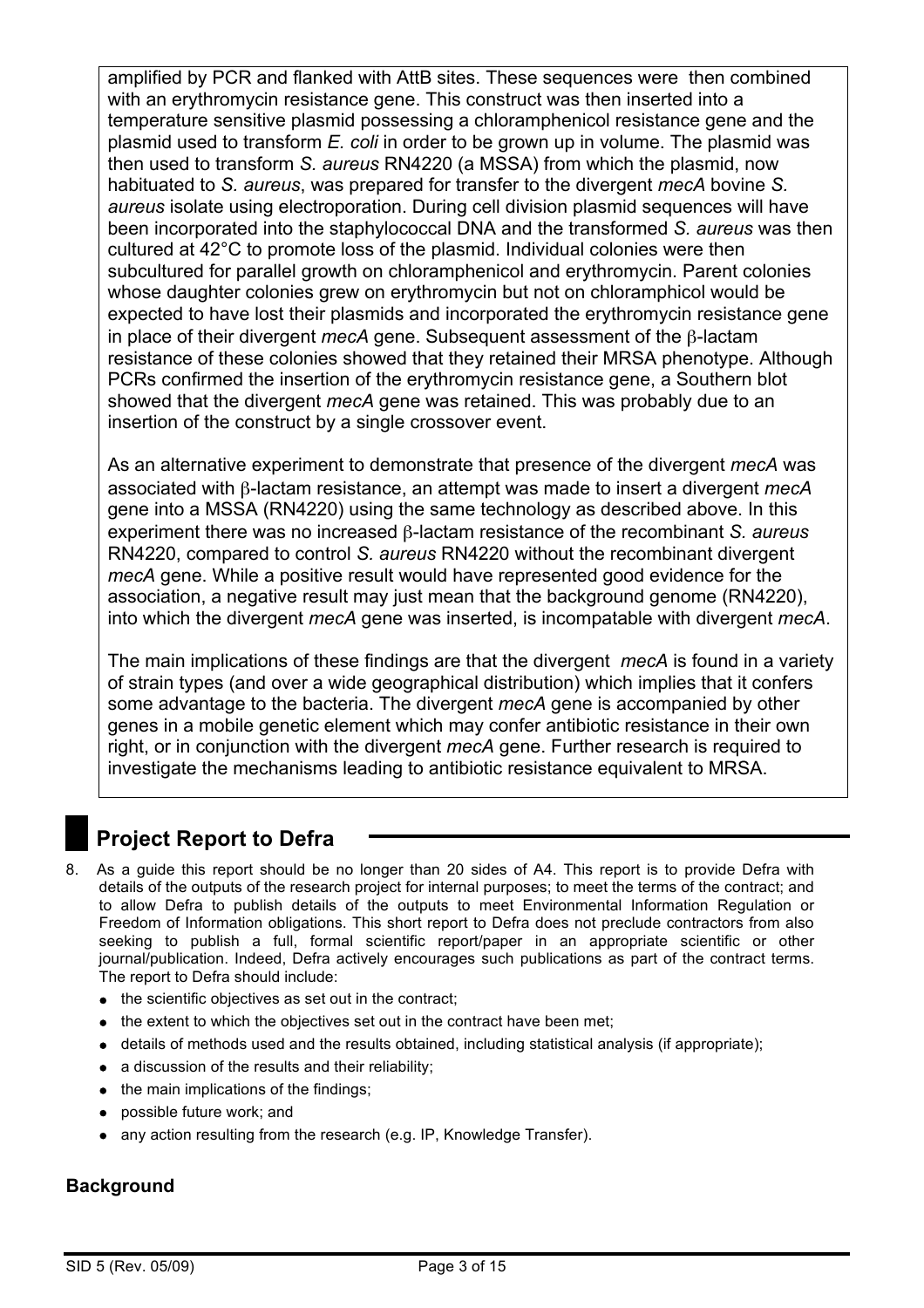We recently discovered a divergent *mecA* gene carried by a novel SCCmec in a bovine MRSA. This strain (LGA251)<sup>1-3</sup> demonstrated the phenotypic characteristics of a heterogeneously resistant MRSA. Initial investigations revealed that it was resistant to cefoxitin and oxacillin by a disc diffusion assay for all *in vitro* conditions tested (different temperatures and salt concentrations). The strain tested negative for hyper-production of penicillinases by oxacillin and cefoxitin disc diffusion tests with adjacent amoxicillin-clavulanic acid discs (appropriate positive and negative control strains behaved as expected). The minimum inhibitory concentrations (MIC) values for cefoxitin and oxacillin determined by both agar dilution, and E-test methods, were 32 mg/L and 16 mg/L respectively. The isolate grew on MRSA ID agar, appearing as green colonies but PBP2a was not detected by the slide latex agglutination test (Mastalex). A multiplex PCR assay using primers designed to detect *mecA* and *femB* genes, following a published protocol<sup>4</sup> yielded negative results for the presence of the *mecA* gene and a positive result for *femB*. A further PCR designed to detect the SCC*mec*orfX junction in MRSA, also produced a negative result<sup>5</sup>. To investigate the genetic basis for the β-lactam resistant phenotype, the entire genome of the strain was sequenced in collaboration with the Wellcome Trust Sanger Institute. A novel *mecA* gene and SCC*mec* operon were identified, together with regulatory genes (*mecI* and *mecR1*), genes for βlactamase, an arsenical resistance operon, and site-specific recombination genes (*ccrA* and *ccrB*). LGA251 had a novel *spa* type and was characterised as ST425. Further bulk milk samples have been taken from the original discovery farm on a number of occasions since the original isolation in 2007, most recently in January 2010. On each occasion *S. aureus* carrying the divergent *mecA* gene were isolated from culture of bulk milk, demonstrating that MRSA can persist on dairy farms for many years.

| <b>CDS</b> | "Top hits" in UniProt (matches) | <b>Similarity</b><br>% | Query<br>position | Query         | Match<br>position | Match         |
|------------|---------------------------------|------------------------|-------------------|---------------|-------------------|---------------|
| blaZ       | Staphylococcus aureus           | 68                     | 1-279             | length<br>283 | 1-279             | length<br>281 |
|            | (USA300/TCH1516 strain) plasmid |                        |                   |               |                   |               |
| mecA       | S. aureus [BAB47623.1]          | 63                     | 1-665             | 665           | 1-668             | 668           |
|            | S. epidermidis [AAW53314.1]     | 63                     | 1-665             | 665           | 1-668             | 668           |
|            | S. sciuri [CAA73547.1]          | 63                     | 1-665             | 665           | 1-668             | 668           |
|            | S. vitulinus [CAJ15578.2]       | 63                     | 1-665             | 665           | 1-668             | 668           |
|            | S. kloosii [CAJ15579.2]         | 63                     | 1-665             | 665           | 1-668             | 668           |
|            | S. pseudointermedius [CAP17722] | 63                     | 1-665             | 665           | 1-668             | 668           |
| mecR1      | S. aureus [CAG39069.1]          | 44                     | 1-583             | 584           | 1-585             | 585           |
|            | S. sciuri [CAA73546.1]          | 44                     | 1-583             | 584           | 1-585             | 585           |
|            | S. saprophyticus [BAG24378]     | 44                     | 1-583             | 584           | 1-585             | 585           |
|            | S. pseudointermedius [CAP17721] | 44                     | 1-583             | 584           | 1-585             | 585           |
| mecl       | S. pseudointermedius [CAP17749] | 67                     | $1 - 123$         | 124           | $1 - 123$         | 123           |
|            | S. aureus [CAA74374.1]          | 66                     | 1-123             | 124           | $1 - 123$         | 123           |
|            | S. epidermidis [AAW53312.1]     | 66                     | $1 - 123$         | 124           | $1 - 123$         | 123           |
| ccrA       | S. saprophyticus [BAG24390.1]   | 86                     | 1-449             | 449           | 1-449             | 449           |
|            | S. aureus [AAW38691.1]          | 84                     | 1-448             | 449           | 1-448             | 449           |
| ccrB       | S. aureus [BAB46972.1]          | 92                     | 1-542             | 542           | 1-542             | 542           |
|            | S. pseudointermedius [CAP17737] | 92                     | 1-542             | 542           | 1-542             | 542           |

**Table 1:** Coding sequences (CDS) identified within the novel staphylococcal cassette chromosome mec, together with the "top hits" [EMBL number] retrieved from the Universal Protein Resource (UniProt) as a result of a BLAST search (protein level), and the similarity percentages between the query amino acid sequence and the "top hit".

A second, closely related strain possessing the divergent *mecA* gene has been isolated on the discovery farm. The second strain has a similar phenotype and the same MLST strain type but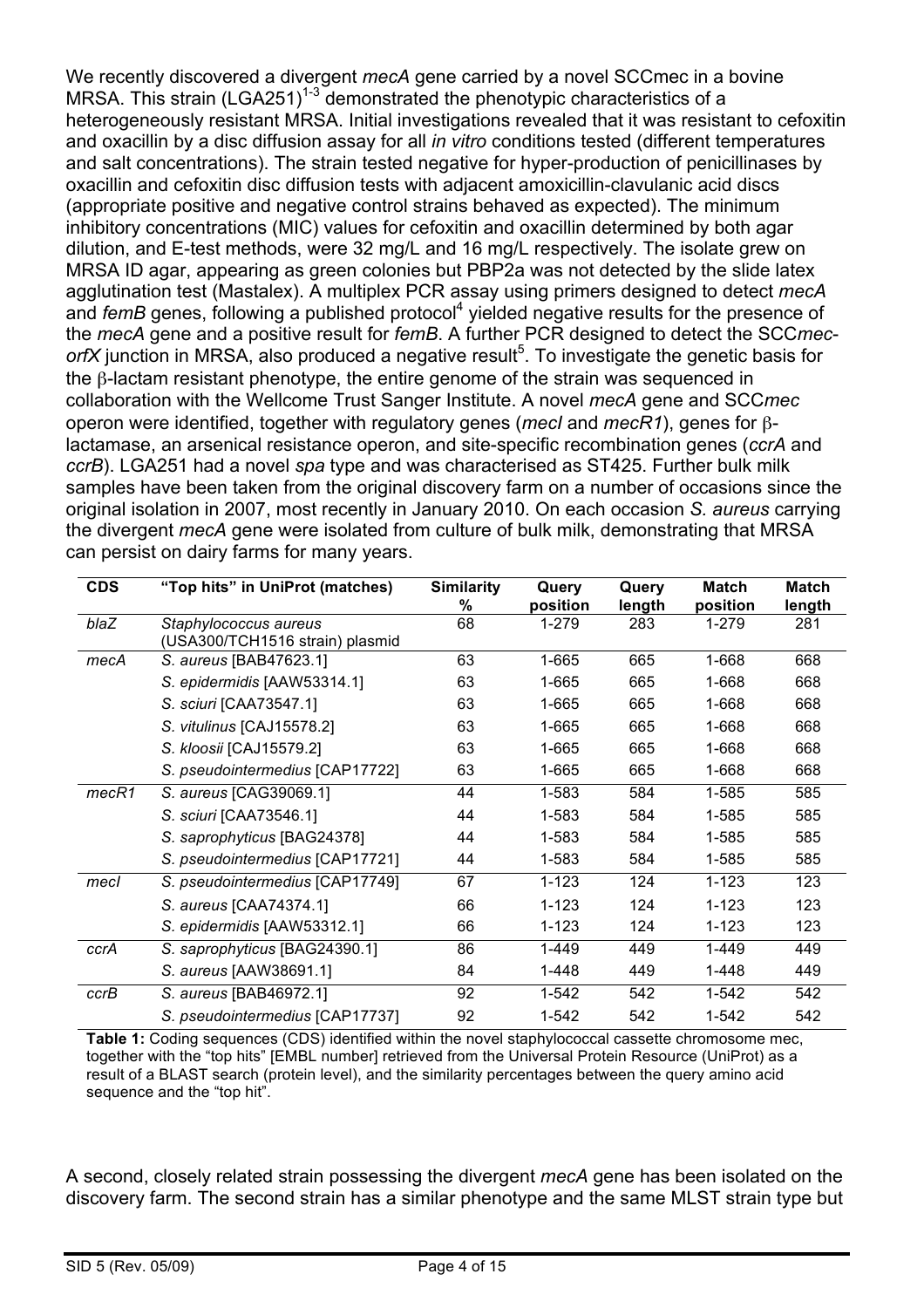possesses a different *spa* type and RAPD-PCR strain group. Unless otherwise stated all results refer to the LGA251 strain.

The SCC*mec* sequence data was submitted to Teruyo Ito, Keiichi Hiramatsu, Herminia de Lencastre and colleagues on the SCC*mec* nomenclature committee. They reviewed the divergent *mecA* data and agreed that it was a *mecA* allotype, although quite distant from the *mecA* normally associated with methicillin resistance. They suggested that as the *ccr* genes were a novel combination of *ccrAB* genes, *ccrA1ccrB3*, it should be regarded to be type-8 *ccr*. The SCC*mec* containing the divergent *mecA* gene is comparable to a previously unique *mec* gene complex *mecI*-*mecR1*-*mecA*-*blaZ*, which was first identified in a plasmid carried by a genome sequenced *Macrococcus caseolyticus*. It was suggested that its SCC*mec* type was also novel and was designated type XI.

The existence of this new *mecA* gene raises important questions about the potential transfer of resistance genes between pools of human and animal pathogens, and the development of antibiotic resistance in farm animals. The Veterinary Laboratories Agency (VLA) recently completed a study for the Department for Environment Food and Rural Affairs (Defra) which reported a zero prevalence of MRSA isolated from dairy cattle in England and Wales as determined by detection of the *mecA* gene by PCR (Report OD2020<sup>6</sup>). The study included a survey of antibiotic resistance in *S. aureus* isolates collected from cattle in 2006/7 looking at a total of 940 confirmed *S. aureus* isolates, recovered from bovine clinical mastitis samples from 465 herds. These were tested to determine the antimicrobial susceptibility pattern and presence of the *mecA* gene. All of these isolates were *mecA*-negative by conventional PCR. Of these, 2.6% (n=24 isolates) presented oxacillin MICs exceeding 2 mg/L, of which 1.1% (11 isolates) were resistant to cefoxitin by disc diffusion<sup>6</sup>. When the 24 isolates were examined for the presence of the divergent *mecA,* over 50% (13 isolates) were shown, by PCR and sequencing, to possess the divergent *mecA* gene.

We recently tested an isolate cultured by the HPA laboratory from a human patient in Cambridge that demonstrated phenotypic MRSA-like resistance but tested negative for *mecA* by PCR using conventional primers. Using primers for the divergent *mecA* this strain tested positive; sequencing of the PCR product revealed an identical sequence for the *mecA* gene in this isolate to the sequence found in the discovery strain. This human isolate came from an anonymous panel of 500 MRSA that was assembled to validate a *mecA* PCR assay. It is not known if its isolation was as a result of carriage or infection or whether the person had been in contact with livestock.

## **Scientific Objectives.**

The proposed work attempted to complete two tasks: 1. The strain typing of up to 24 phenotypically resistant isolates (including the 13 isolates that carry the divergent *mecA* gene) together with phylogenetic analysis, and 2. The production and phenotypic testing of a laboratory generated mutant of *S. aureus* from which the divergent *mecA* has been deleted. In addition to the contracted work *spa* typing was undertaken on all isolates carrying the divergent *mecA* gene.

#### **Details of the Methods Used, Results Obtained and the Extent to which Objectives have been met.**

## **1. Strain typing of divergent mecA isolates and phylogenetic analysis**

Multi-locus sequence typing (MLST) was performed on the VLA isolates together with Random Amplified Polymorphic DNA (RAPD)-PCR.

*(a) MLST typing methodology*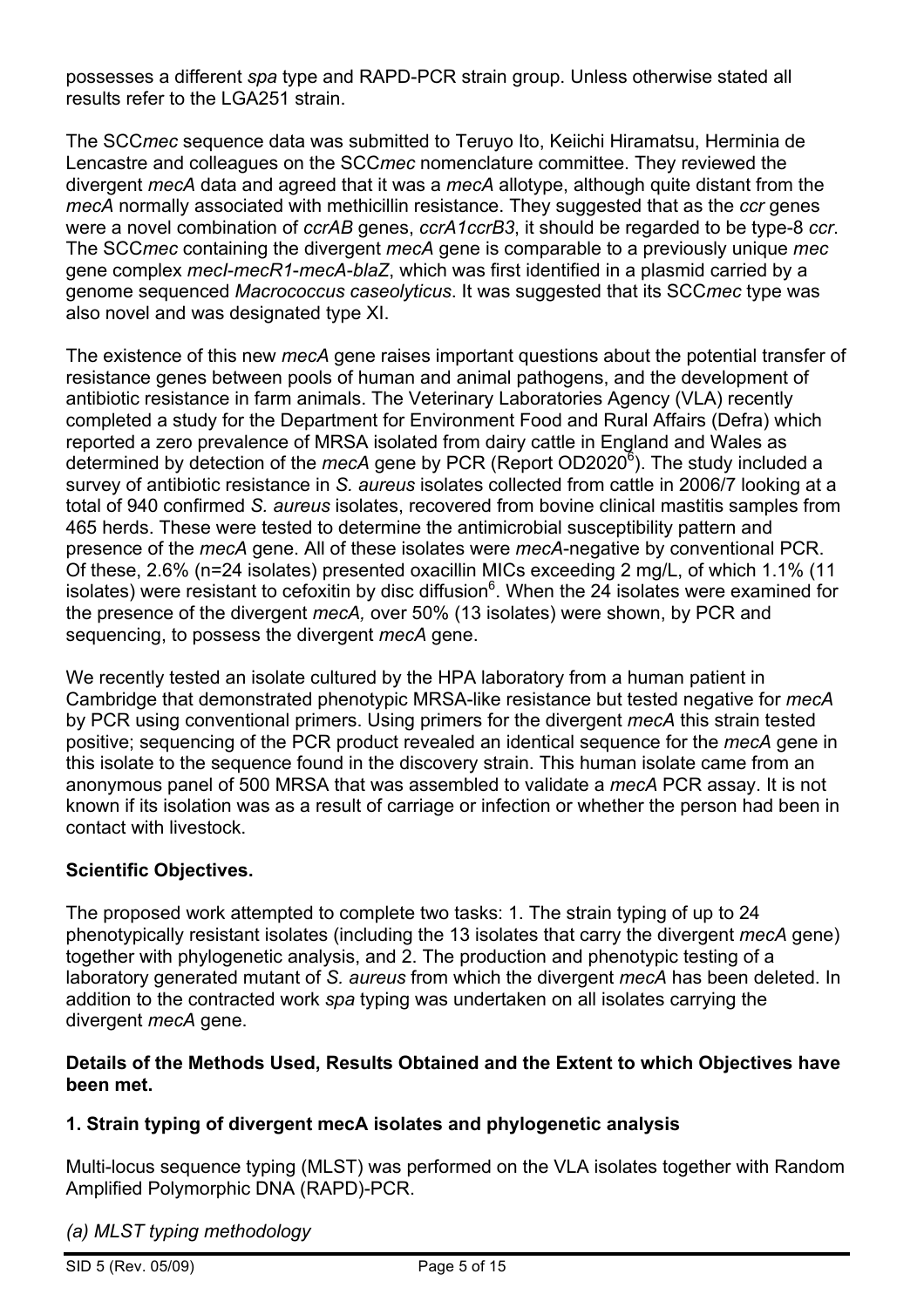Typing of isolates by MLST consisted of two distinct steps: amplification of internal fragments of seven housekeeping genes for *S. aureus* by PCR (amplicon length ~500bp); and sequencing of approximately 450bp fragments of each of the amplified genes on both strands<sup>7</sup>.

The seven housekeeping genes and the primer sequences used are described in the table below. One base change (G to A) on the sequence of the original *gmk*-Up primer was introduced to achieve an exact match with the corresponding region on published *S. aureus* strains.

| Genes | <b>Full name</b>        | <b>Primer</b>  | Sequence (5' to 3')            |
|-------|-------------------------|----------------|--------------------------------|
| arcC  | Carbamate kinase        | arcC-Up        | TTG ATT CAC CAG CGC GTA TTG TC |
|       |                         | arcC-Dn        | AGG TAT CTG CTT CAA TCA GCG    |
| aroE  | Shikimate dehydrogenase | aroE-Up        | ATC GGA AAT CCT ATT TCA CAT TC |
|       |                         | aroE-Dn        | GGT GTT GTA TTA ATA ACG ATA TC |
| glpF  | Glycerol kinase         | glpF-Up        | CTA GGA ACT GCA ATC TTA ATC C  |
|       |                         | glpF-Dn        | TGG TAA AAT CGC ATG TCC AAT TC |
| gmk   | Guanylate kinase        | $g$ mk-Up'     | ATC GTT TTA TC[A] GGA CCA TC   |
|       |                         | gmk-Dn         | TCA TTA ACT ACA ACG TAA TCG TA |
| pta   | Phosphate               | pta-Up         | GTT AAA ATC GTA TTA CCT GAA GG |
|       | acetyltransferase       | <i>pta</i> -Dn | GAC CCT TTT GTT GAA AAG CTT AA |
| tpi   | Triosephosphate         | tpi-Up         | TCG TTC ATT CTG AAC GTC GTG AA |
|       | isomerase               | tpi-Dn         | TTT GCA CCT TCT AAC AAT TGT AC |
| yqiL  | Acetyl CoA acetyl-      | ygiL-Up        | CAG CAT ACA GGA CAC CTA TTG GC |
|       | transferase             | vaiL-Dn        | CGT TGA GGA ATC GAT ACT GGA AC |

Table 2: Primer sequences used for the MLST of *S. aureus* isolates.

The melting temperature (Tm) of the primers ranges from 56ºC to 65ºC. The optimal PCR annealing temperature in our laboratory was determined experimentally to be 59ºC.

A negative control with no target DNA and a positive control with DNA from a *S. aureus* type colony was included in each PCR run.

Sequencing of the fragments of the amplified housekeeping genes was performed using a protocol provided by Dr Keith Jolley (Department of Zoology, Oxford University, UK; Personal communication). Cleaned pellets of amplified DNA on plates were sequenced using facilities at the University of Cambridge.

Sequence data was processed using the Staden Bioinformatics Package. The *S. aureus* MLST database (http://saureus.mlst.net/) was interrogated to obtain the allelic profiles and sequence types of the isolate.

#### *(b) RAPD-PCR methodology*

In this PCR strain typing method, segments of DNA are randomly amplified using several arbitrary, short primers (9-10 nucleotides), against a large template of genomic DNA. Gel electrophoresis is then used to examine the resulting PCR products. The resulting patterns of bands on the gels provide distinct strain profiles.

Primer sequences (shown below) and optimised cycling parameters were established in this laboratory based on a technique described by Pereira et al. $8$ . Three different primers are used to increase the discriminatory power.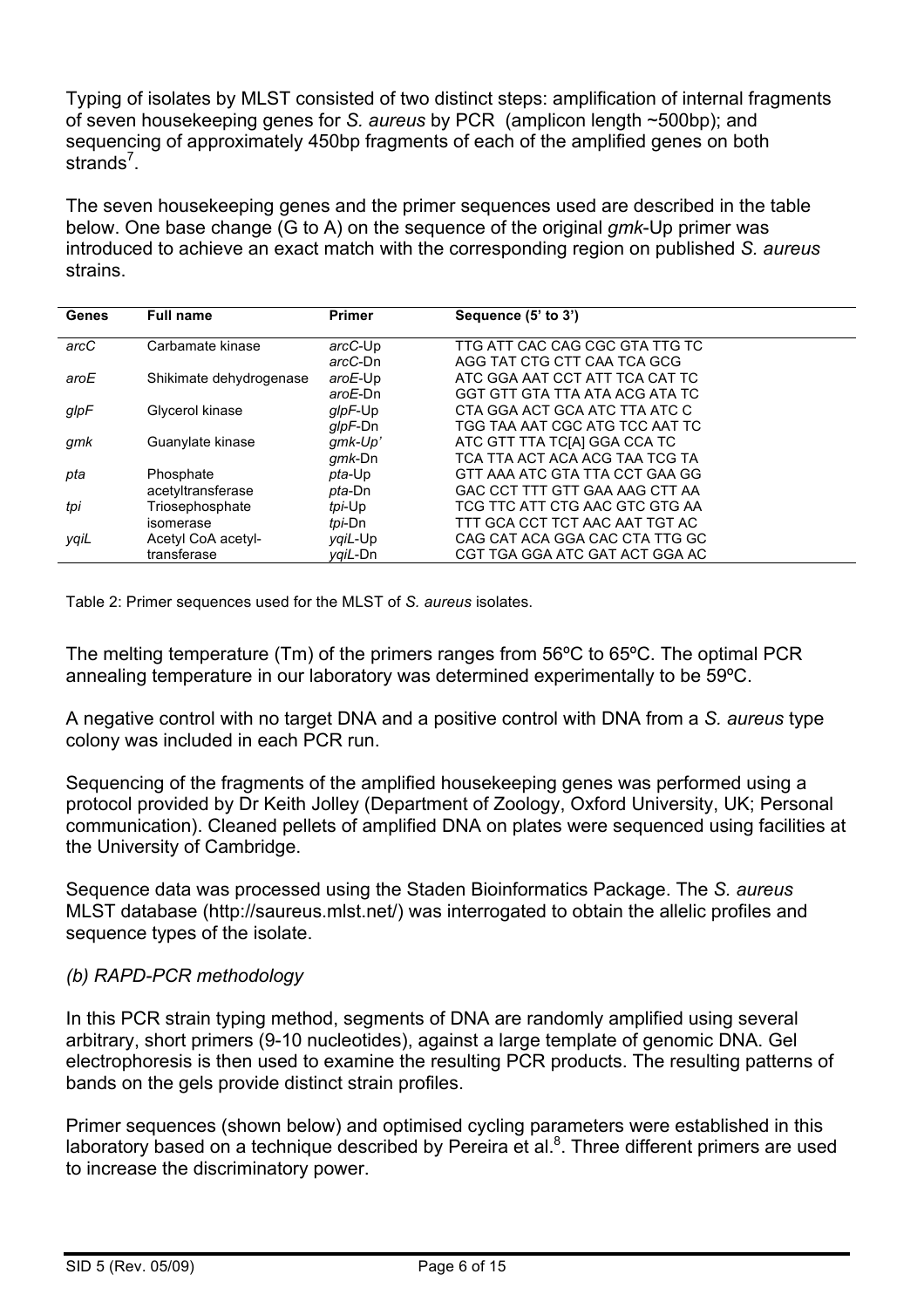| Primer | Sequences (5' to 3') |
|--------|----------------------|
| 786    | GCG ATC CCC A        |
| 797    | AGC GTC ACT G        |
| 798    | <b>TGA CCC GCC</b>   |

During previous work with *S. aureus* strains isolated from bulk milk work in Cambridge using these three primers was found to be more discriminatory than MLST.

#### *(c) Phylogenetic Analysis methodology*

Phylogenetic analysis was used to identify the relationships between *S. aureus* strains carrying the divergent *mecA* and other human and animal strains based on their MLST ST and their RAPD strain groupings using MEGA (Molecular Evolutionary Genetics analysis) version 4.0 $^9$ . An unrooted phylograms was constructed using the Neighboor Joining distance method<sup>10</sup> with the evolutionary distances computed using the Maximum Composite Likelihood model<sup>11</sup>. The nucleotide sequences for each MLST locus were aligned. The aligned sequences for the seven loci were then concatenated in the order arcC, aroE, glp, gmk, pta, tpi and yqiL. A 3,198-bp sequence was produced for each ST to provide a basis for the analysis.

#### *(d) Strain typing and phylogeny results*

Typing of the 24 bovine isolates by MLST revealed the presence of different STs and clones among this group of isolates (results shown in Table 3 below). The thirteen divergent *mecA*positive *S. aureus* isolates were characterised as ST130 (n=1), ST151 (n=1), ST425 (n=1), ST1526 (n=1), and ST1245 (n=9). These bovine strains were identified from samples submitted to different VLA regional laboratories, which were widely distributed across the country (Figure 1, map showing ST distribution). *Spa* typing also identified a variety of strains within this collection of bovine isolates (shown in table 4). The remaining eleven bovine isolates, which were *mecA*-negative, were typed as ST97 (n=5), ST118 (n=1), ST151 (n=3), ST1074 (n=1) and ST1527 (n=1). RAPD-PCR analysis revealed 7 different RAPD groups. RAPD and *spa* typing were only performed on divergent *mecA* positive isolates.

One of the VLA *mecA* positive isolates was the same strain type as the discovery strain (LGA251, ST425), and shared a *spa* type with a second divergent *mecA* positive strain isolated from the discovery farm (LGA254, t6292). However the VLA ST425 strain C02 937 could be distinguished from LGA254 by RAPD-PCR grouping. Interestingly the VLA strain was submitted to Langford VLA which is the nearest VLA location to the discovery farm.

The human divergent *mecA* isolate (found in Cambridge), strain type (ST130), had the same strain type as a divergent *mecA* positive isolate submitted to VLA Bury St Edmunds. However the two isolates had different *spa* types and RAPD groups.

One strain type, ST151, a relatively common bovine lineage, was represented in both the *mecA* positive and negative isolates.

As expected both RAPD-PCR and spa typing were more discriminatory than MLST.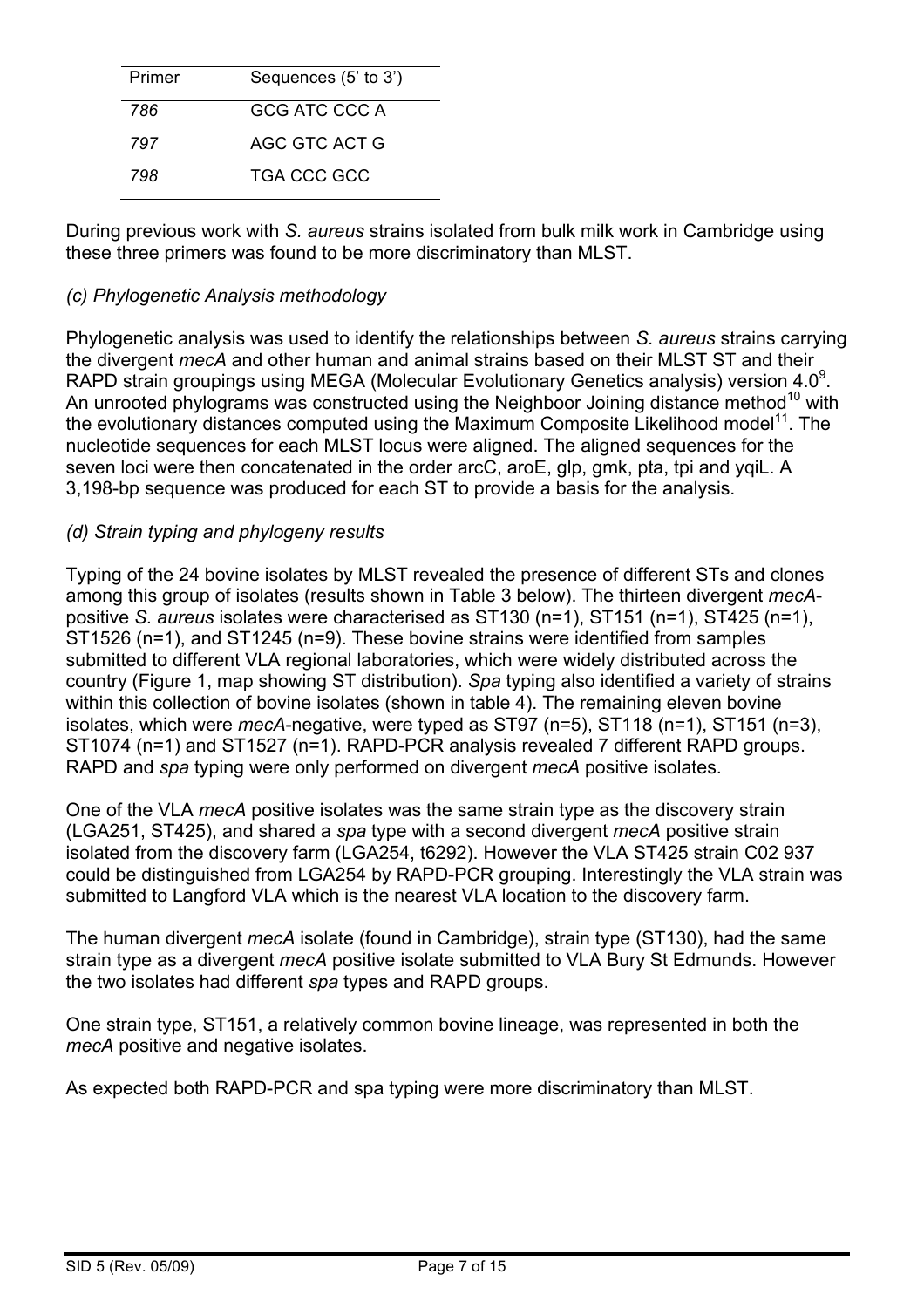|                             | arc | aro  | glp  | gmk            | pta            | tpi | yqi | <b>ST</b> |
|-----------------------------|-----|------|------|----------------|----------------|-----|-----|-----------|
| <b>VLA strains</b>          |     |      |      |                |                |     |     |           |
| C02 467: divergent mecA +ve | 6   | 57   | 45   | $\overline{2}$ | $\overline{7}$ | 58  | 52  | 130       |
| C02 937: divergent mecA +ve | 18  | 33   | 6    | 20             | 7              | 50  | 48  | 425       |
| C03 125: divergent mecA +ve | 6   | 193  | 45   | $\overline{c}$ | $\overline{7}$ | 58  | 52  | 1245      |
| C03 362: divergent mecA +ve | 6   | 193  | 45   | $\overline{2}$ | $\overline{7}$ | 58  | 52  | 1245      |
| C03 363: divergent mecA +ve | 6   | 193  | 45   | $\overline{c}$ | 7              | 58  | 52  | 1245      |
| C03 364: divergent mecA +ve | 6   | 193  | 45   | $\overline{2}$ | $\overline{7}$ | 58  | 52  | 1245      |
| C03 365: divergent mecA +ve | 6   | 193  | 45   | $\overline{c}$ | $\overline{7}$ | 58  | 52  | 1245      |
| C03 366: divergent mecA +ve | 6   | 193  | 45   | $\overline{c}$ | $\overline{7}$ | 58  | 52  | 1245      |
| C03 367: divergent mecA +ve | 6   | 193  | 45   | $\overline{2}$ | $\overline{7}$ | 58  | 52  | 1245      |
| C03 370: divergent mecA +ve | 6   | 193  | 45   | $\overline{2}$ | $\overline{7}$ | 58  | 52  | 1245      |
| C03 371: divergent mecA +ve | 6   | 193  | 45   | $\overline{c}$ | $\overline{7}$ | 58  | 52  | 1245      |
| C04 288: divergent mecA +ve | 6   | 229* | 45   | $\overline{2}$ | 7              | 58  | 52  | 1526*     |
| C04 831: divergent mecA +ve | 6   | 72   | 12   | 43             | 49             | 67  | 59  | 151       |
| C02 737: divergent mecA -ve | 3   | 1    | 208* | 1              | 1              | 5   | 3   | 1527*     |
| C02 936: divergent mecA -ve | 3   | 1    | 1    | 1              | 1              | 5   | 3   | 97        |
| C03 124: divergent mecA -ve | 3   | 1    | 1    | 1              | 1              | 60  | 3   | 118       |
| C03 134: divergent mecA -ve | 6   | 72   | 145  | 43             | 49             | 67  | 59  | 1074      |
| C03 189: divergent mecA -ve | 6   | 72   | 12   | 43             | 49             | 67  | 59  | 151       |
| C03 611: divergent mecA -ve | 3   | 1    | 1    | 1              | 1              | 5   | 3   | 97        |
| C04 164: divergent mecA -ve | 3   | 1    | 1    | 1              | 1              | 5   | 3   | 97        |
| C04 824: divergent mecA -ve | 3   | 1    | 1    | 1              | 1              | 5   | 3   | 97        |
| C04 847: divergent mecA -ve | 6   | 72   | 12   | 43             | 49             | 67  | 59  | 151       |
| C04 859: divergent mecA -ve | 3   | 1    | 1    | 1              | 1              | 5   | 3   | 97        |
| C05 232: divergent mecA -ve | 6   | 72   | 12   | 43             | 49             | 67  | 59  | 151       |
| Human Isolate               |     |      |      |                |                |     |     |           |
| SA227: divergent mecA +ve   | 6   | 57   | 45   | $\overline{c}$ | $\overline{7}$ | 58  | 52  | 130       |
| <b>Discovery Isolates</b>   |     |      |      |                |                |     |     |           |
| LGA251: divergent mecA +ve  | 18  | 33   | 6    | 20             | $\overline{7}$ | 50  | 48  | 425       |
| LGS254: divergent mecA +ve  | 18  | 33   | 6    | 20             | 7              | 50  | 48  | 425       |

Table 3: Results of multi-locus sequence typing of 24 phenotypically oxacillin resistant *S. aureus* strains collected by the VLA together with three other isolates also found to carry the divergent *mecA* gene. Where the allele or sequence type is a new addition to the database it is indicated by an asterisk (\*).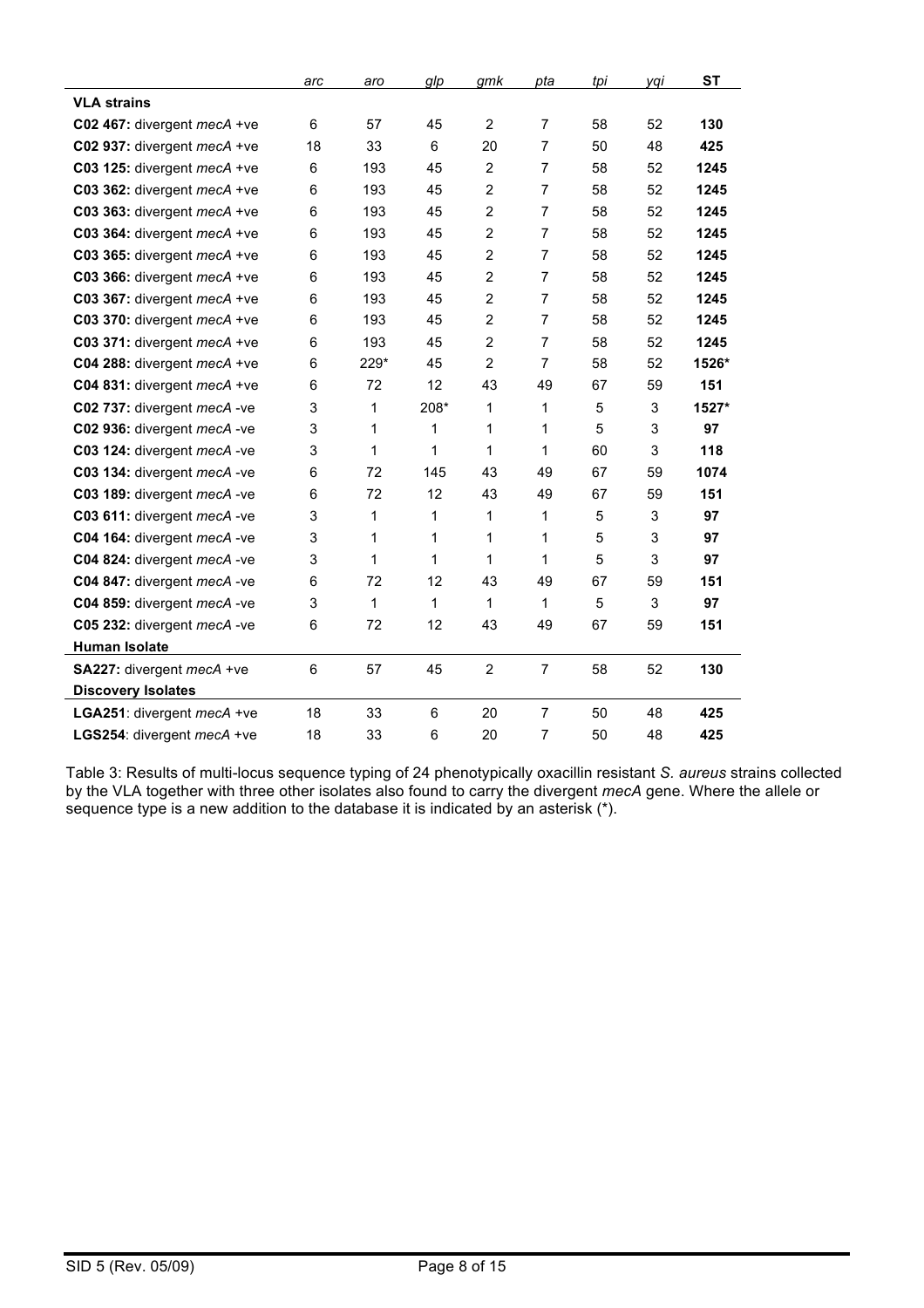| <b>VLA strains</b>                      | spa type         | spa repeats                                      |
|-----------------------------------------|------------------|--------------------------------------------------|
| C02 467: divergent mecA-positive        | t6220            | r04-r82-r17-r25-r17-r25-r25-r17                  |
| C02 937: divergent mecA-positive        | t6292*           | r14-r44-r12-r17-r23-r18-r110-r17-r17-r17-r23-r24 |
| C03 125: divergent mecA-positive        | t843             | r04-r82-r17-r25-r17-r25-r25-r16-r17              |
| C03 362: divergent mecA-positive        | t843             | r04-r82-r17-r25-r17-r25-r25-r16-r17              |
| C03 363: divergent mecA-positive        | t843             | r04-r82-r17-r25-r17-r25-r25-r16-r17              |
| C03 364: divergent mecA-positive        | t843             | r04-r82-r17-r25-r17-r25-r25-r16-r17              |
| C03 365: divergent mecA-positive        | t843             | r04-r82-r17-r25-r17-r25-r25-r16-r17              |
| C03 366: divergent mecA-positive        | t843             | r04-r82-r17-r25-r17-r25-r25-r16-r17              |
| C03 367: divergent mecA-positive        | t843             | r04-r82-r17-r25-r17-r25-r25-r16-r17              |
| C03 370: divergent mecA-positive        | t843             | r04-r82-r17-r25-r17-r25-r25-r16-r17              |
| C03 371: divergent mecA-positive        | t843             | r04-r82-r17-r25-r17-r25-r25-r16-r17              |
| C04 288: divergent mecA-positive        | t6293*           | r04-r82-r17-r24-r25-r25-r16-r17                  |
| <b>C04 831:</b> divergent mecA-positive | t <sub>529</sub> | r04-r34                                          |
| <b>Human Isolate</b>                    |                  |                                                  |
| SA227: divergent mecA-positive          | t1736            | r04-r82-r17-r25-r16-r17                          |
| <b>Discovery Isolates</b>               |                  |                                                  |
| LGA251: divergent mecA-positive         | t6300*           | r14-r44-r12-r17-r23-r18-r110-r17-r17-r23-r24     |
| LGS254: divergent mecA-positive         | t6292*           | r14-r44-r12-r17-r23-r18-r110-r17-r17-r17-r23-r24 |

Table 4: Results of *spa* typing of the 13 *S. aureus* strains carrying divergent *mecA* gene collected by the VLA together with three other isolates also found to carry the divergent *mecA* gene. Where the *spa* type is a new addition to the database it is indicated by an asterisk (\*).



Figure 1. Map of the UK indicating the approximate locations from which different *S. aureus* sequence types possessing divergent *mecA* originated (Bo=bovine, Hu=human).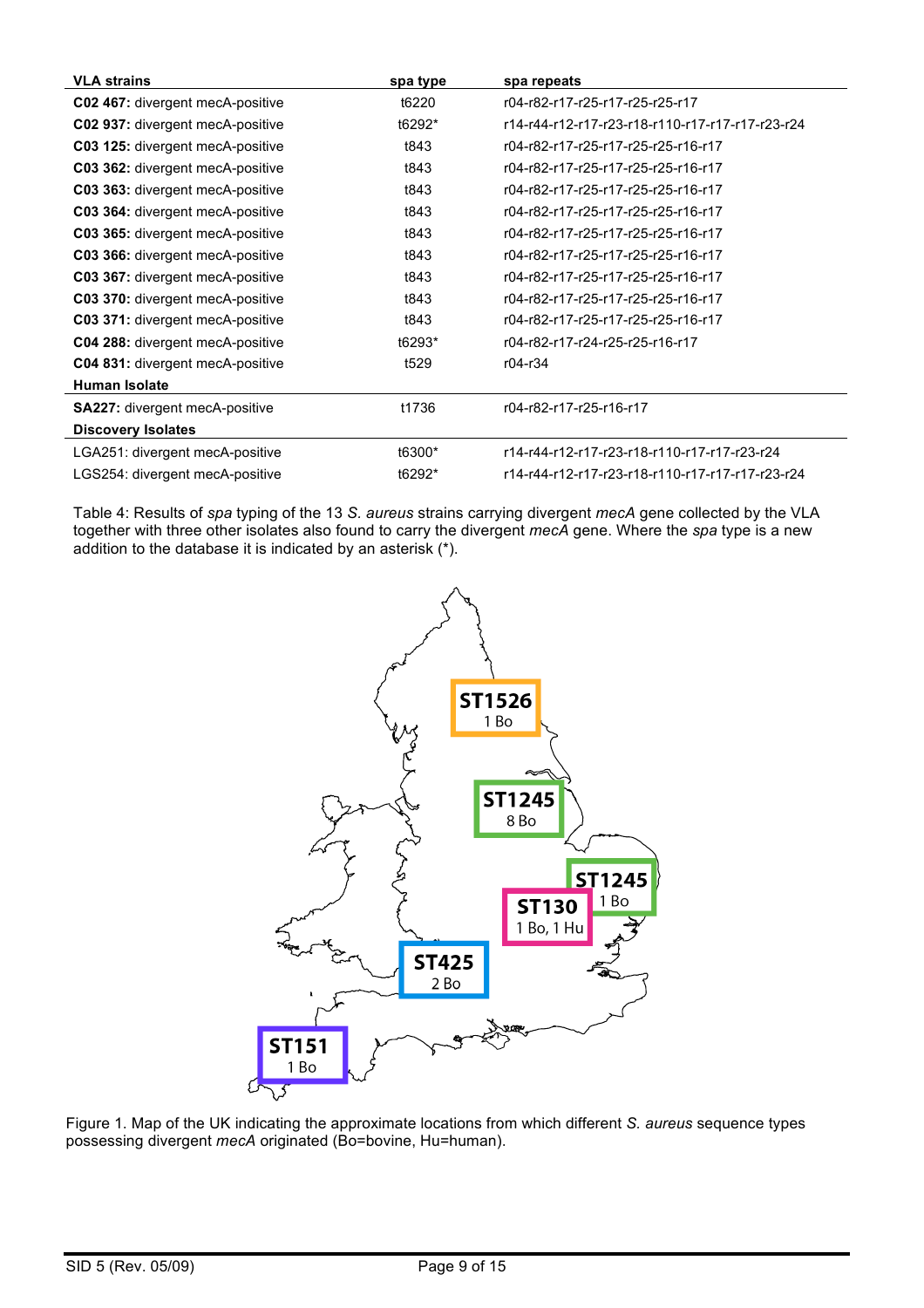| <b>VLA strains</b>               | 786 | 797 | 798 | Grouping |
|----------------------------------|-----|-----|-----|----------|
| C02 467: divergent mecA-positive |     |     |     |          |
| C02 937: divergent mecA-positive |     |     |     |          |
| C03 125: divergent mecA-positive | 3   |     |     |          |
| C03 362: divergent mecA-positive | 3   |     |     |          |
| C03 363: divergent mecA-positive | 3   |     |     |          |
| C03 364: divergent mecA-positive | 3   |     |     |          |
| C03 365: divergent mecA-positive | 3   |     |     |          |
| C03 366: divergent mecA-positive | 4   |     |     |          |
| C03 367: divergent mecA-positive | 4   |     | 3   |          |
| C03 370: divergent mecA-positive | 3   |     |     |          |
| C03 371: divergent mecA-positive | 3   |     |     |          |
| C04 288: divergent mecA-positive | 6   |     |     |          |
| C04 831: divergent mecA-positive | 5   | 3   | 4   | 6        |
| <b>Human Isolate</b>             |     |     |     |          |
| SA227: divergent mecA-positive   | 2   | 2   | 5   |          |
| <b>Discovery Isolates</b>        |     |     |     |          |
| LGA251: divergent mecA-positive  |     |     | 2   | 8        |
| LGA254: divergent mecA-positive  | 2*  |     | 2*  | g*       |

Table 4: Results of RAPD-PCR grouping of the 13 *S. aureus* strains carrying divergent *mecA* gene collected by the VLA together with three other isolates also found to carry the divergent *mecA* gene. For each primer (786, 797 and 798) a band pattern is evident; the combination of patterns for the three primers allows the grouping of each isolate to be established (its strain group). \*The RAPD-PCR grouping of LGA254 was performed from a separate set of gels not including the VLA strains but with the same control strains.

It is of interest to note that three strain types 130, 1245 and 1526 differed only in their *aroE* alleles, and therefore all belong to the same clonal complex. STs 130 and 1245 have previously been identified as bovine associated STs. The human divergent *mecA* isolate was also in this group (ST130). Geographically all these isolates were found on the eastern side of England (Yorkshire, Nottinghamshire, Suffolk and Cambridgeshire). Interestingly the nearest related strain type in the database is ST398 which is responsible for zoonotic MRSA disease in continental Europe and has been found in a variety of species including mastitic dairy cows.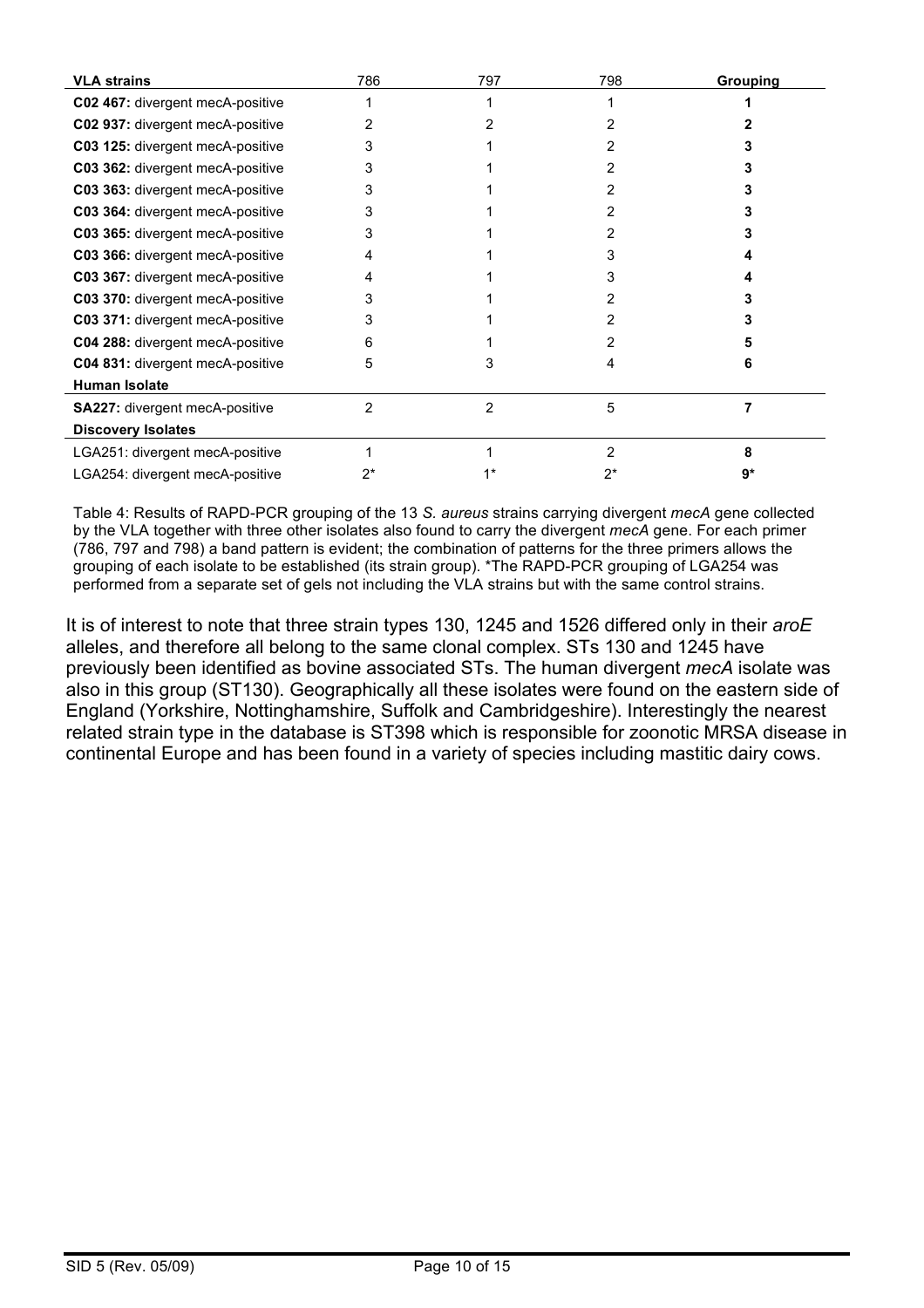

Figure 2. Evolutionary relationships of 46 *S. aureus* strains based on their MLST sequence types. The tree was constructed using the Neighbour-Joining method<sup>10</sup>; it was drawn to scale, with branch lengths in the same units as those of the evolutionary distances used to infer the phylogenetic tree. The evolutionary distances were computed using the Kimura 2-parameter method $^{12}$ , and are in the units of the number of base substitutions per site. Orange spots indicate STs in which divergent *mecA* has been found. Green text indicates STs associated with CA-MRSA strains; blue text indicates STs associated with HA-MRSA strains.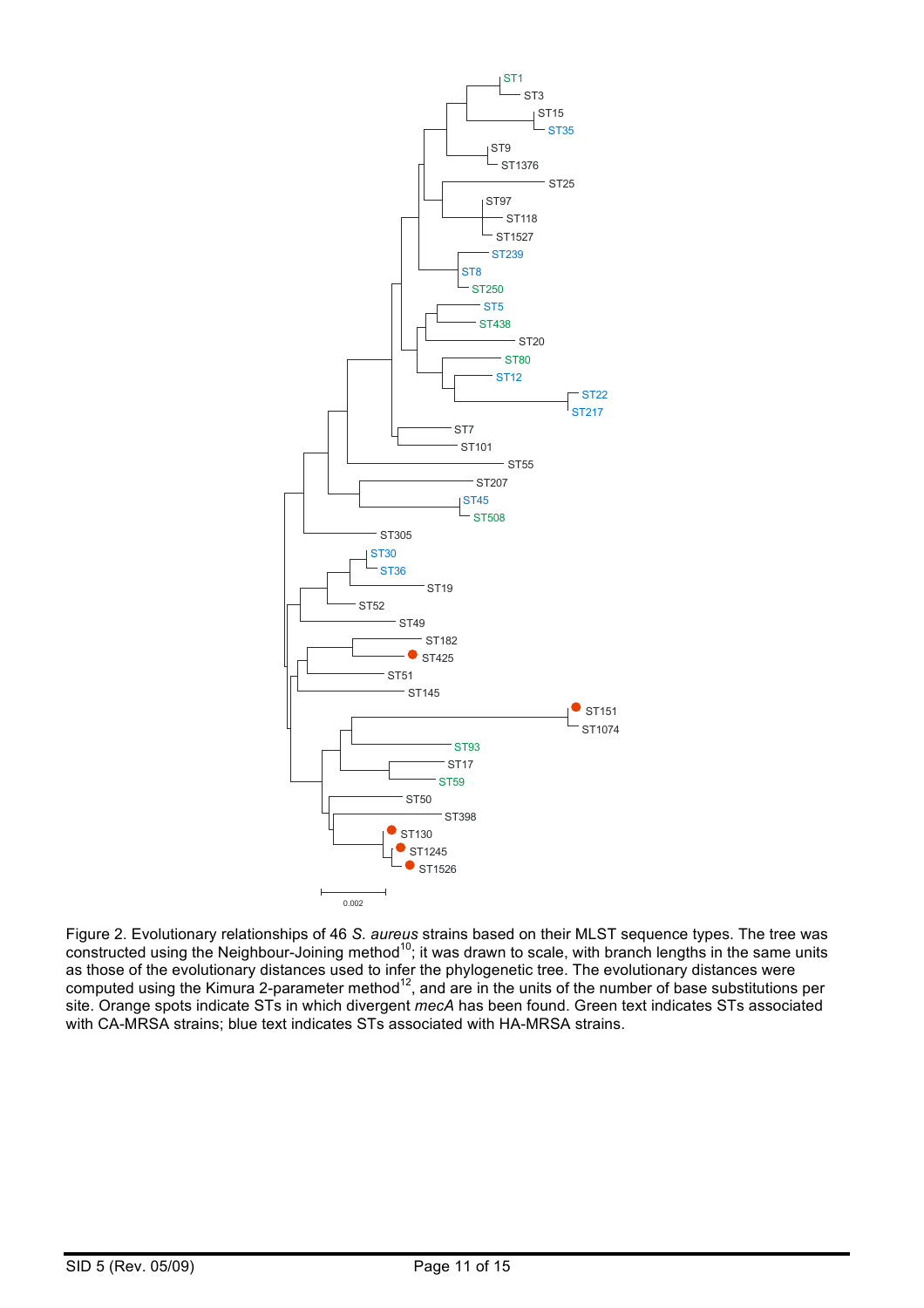#### **2. Production of a laboratory generated mutant of** *S. aureus* **from which the divergent**  *mecA* **has been deleted.**

This laboratory work was performed at Nottingham University under the supervision of Dr. Phil Hill.

Initially it was planned to attempt to insert the gene by transduction of the divergent *mecA* locus from the bovine MRSA isolate into a susceptible *S. aureus* using phage transduction. During infection of bacteria by certain bacteriophages viral packaging mechanisms may incorporate bacterial genetic material into the new virion which can then be transferred to other bacteria during subsequent infections. Unfortunately the generalised transducing phage we use did not plaque well on the divergent *mecA* strain and it was not possible to make a good transducing lysate. Therefore two further approaches were used to see if the methicillin resistance of this strain was due to the presence of the divergent *mecA* gene:

(a) We attempted to create a deletion mutant (or knockout) by homologous recombination. In order to achieve this 2Kb sequences of DNA upstream and downstream of the *mecA* gene (but not including the *mecA* gene) were amplified by PCR and flanked with AttB sites. These sequences were then combined with an erythromycin resistance gene. This construct was then inserted into a temperature sensitive plasmid possessing a chloramphenicol resistance gene and the plasmid used to transform *E. coli* in order to be grown up in volume. The plasmid was then used to transform *S. aureus* RN4220 (a MSSA) from which the plasmid, now habituated to S. aureus, was prepared for transfer to the divergent *mecA* bovine S. aureus isolate using electroporation. During cell division plasmid sequences will have been incorporated into the staphylococcal DNA and the transformed *S. aureus* was then cultured at 42°C to promote loss of the plasmid. Individual colonies were then subcultured for parallel growth on chloramphenicol and erythromycin. Parent colonies whose daughter colonies grew on erythromycin but not on chloramphicol would be expected to have lost their plasmids but incorporated the erythromycin resistance gene in place of their *mecA* gene. Subsequent assessment of the β-lactam resistance of these colonies showed that they retained their MRSA phenotype. Although PCRs confirmed the insertion of the erythromycin resistance gene, a Southern blot showed that the divergent *mecA* gene was retained. This was probably due to an insertion of the construct by a single crossover event.

A schematic representation of this experiment is shown in Figure 2 to show the effect of a single crossover (an unintended outcome) and a double crossover (the expected outcome). Although the single crossover would have incorporated a single copy of the chloramphenicol resistance gene this would still have appeared to be chloramphenicol sensitive compared to bacteria retaining the plasmid, which would have possessed multiple copies of the gene.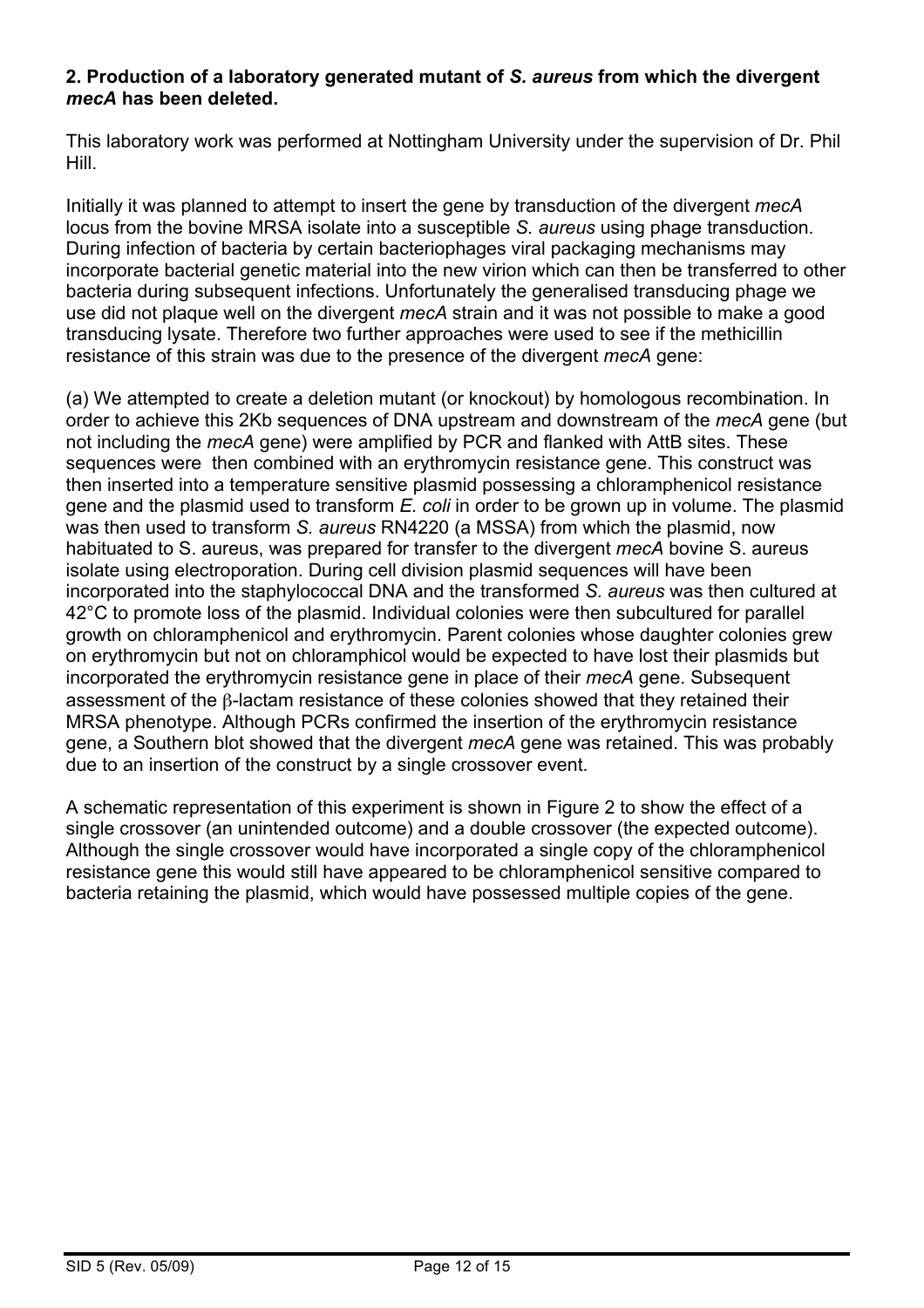



4. Expansion of plasmid in E. coli

6. Transfer of plasmid to target S. aureus (divergent mecA strain) by electroporation.

7. Exchange of DNA between plasmid and chromosomal DNA

Following double crossover (as intended) with crossover at point a, and point b.



Following single crossover at point a., leading to insertion of erytromycin resistance gene while retaining the original mecA gene.



Figure 2: A schematic representation of the attempt to delete the divergent mecA gene by homologous substitution showing the effect of both a single and a double crossover event during the final insertion into chromosomal DNA.

(b) As an alternative experiment to demonstrate that presence of the divergent *mecA* was associated with beta-lactam resistance, an attempt was made to insert a divergent *mecA* gene into a MSSA (RN4220) background. The divergent *mecA* open reading frame was amplified by PCR and inserted into a xylose regulatable expression vector conferring erythromycin resistance. The plasmid was used to transform *S. aureus* RN4220 which was selected on erythromycin plates and recombinants subjected to phenotypic analysis by disk diffusion assay on Columbia agar + 2% NaCl supplemented with xylose (to induce *mecA* expression), or with glucose (to repress *mecA* expression), together with methicillin, oxacillin or cefoxitin disks. The data obtained indicated no increased resistance of recombinant *S. aureus* RN4220 in the presence or absence of xylose, and no difference between the recombinant *S. aureus* RN4220 compared with control *S. aureus* RN4220 without the recombinant *mecA* gene. The control experiment of expressing conventional *mecA* in the same MSSA background was not performed.

<sup>5.</sup> Transformation of donor S. aureus (RN4220)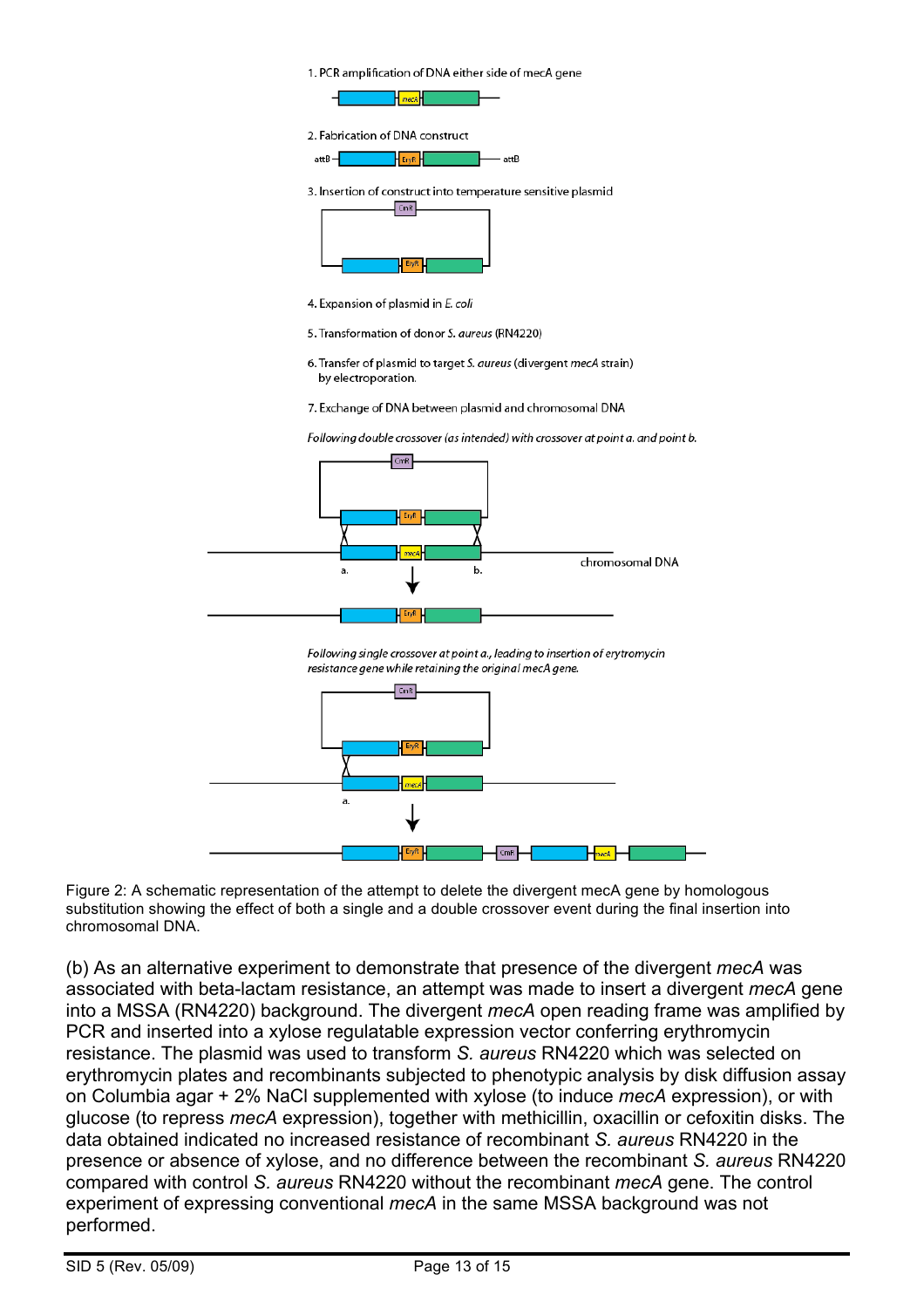These data therefore do not support the hypothesis that the methicillin resistant phenotype of *S. aureus* LGA251 is due to the divergent *mecA* gene under study. We would emphasize that this conclusion does not mean that these results constitute evidence that methicillin resistance is not caused by the divergent *mecA* gene.

#### **Implications of the findings & possible future work**

The strain typing and phylogenetic studies indicate that the SCC*mec* element containing the divergent *mecA* gene was identified in 3 separate lineages (MLST clonal complexes 130 and 151 plus ST425). The fact that the mobile genetic element containing the divergent *mecA* has been conserved and/or acquired among a range of strain types indicates that it confers some survival advantage, and that we should continue to monitor it's presence in the national dairy herd. The work that has been performed provides valuable baseline phylogenetic data against which future resistant isolates can be compared. It is of some concern that the serendipitous discovery of a human isolate possessing the divergent *mecA* gene shares the sequence type of a bovine divergent *mecA* isolate from the same geographical region. Although the human isolate may well have represented carriage rather than infection, it is possible that this human isolate was acquired from a dairy farm. Any risk assessment of the significance of divergent *mecA* will require data on the prevalence and distribution of *S. aureus* possessing divergent *mecA* in human and animal populations.

Reasonable attempts were made to show that possession of the divergent *mecA* gene was associated with phenotypic high MIC β-lactam resistance but technical limitations prevented our being able to confirm the association of the high MIC β-lactam resistant phenotype with the divergent mecA gene. A number of alternative, albeit more elaborate or expensive, approaches could be attempted to demonstrate the effect of deleting the divergent *mecA* gene.

If the divergent mecA is not conferring β-lactam resistance it seems incredible, given that we have an annotated copy of the entire genome of one of the resistant isolates, that we are not able to find an alternative explanation for the high level of β-lactam resistance. Clearly it would also be of interest to attempt the deletion of the peniclllinase gene (*blaZ*) to be absolutely certain that this gene is not conferring the resistance. We should also attempt to discover if the divergent *mecA* gene is being transcribed by resistant strains in the presence of β -lactams. In any event, it is clear that strains of *S. aureus* are present in the dairy population that have levels of β-lactam resistance that would be described as MRSA according to BSAC guidelines (and would be identified as such using the techniques employed by the majority of human laboratory testing in the UK). We may not have definitive evidence that the divergent *mecA* gene is responsible for this phenotype but the antibiotic resistance phenomenon has been confirmed by every laboratory that has encountered strains of *S. aureus* that possess divergent *mecA*.

Now that genome sequencing has become economically viable, considerable information could be obtained from genome analysis of isolates obtained from epidemiological investigations of infected farms. Not only would this enable a fine resolution phylogenetic analysis to be performed but it would help enable us to identify any other genes that might be contributing to this puzzling antibiotic resistance phenomenon.